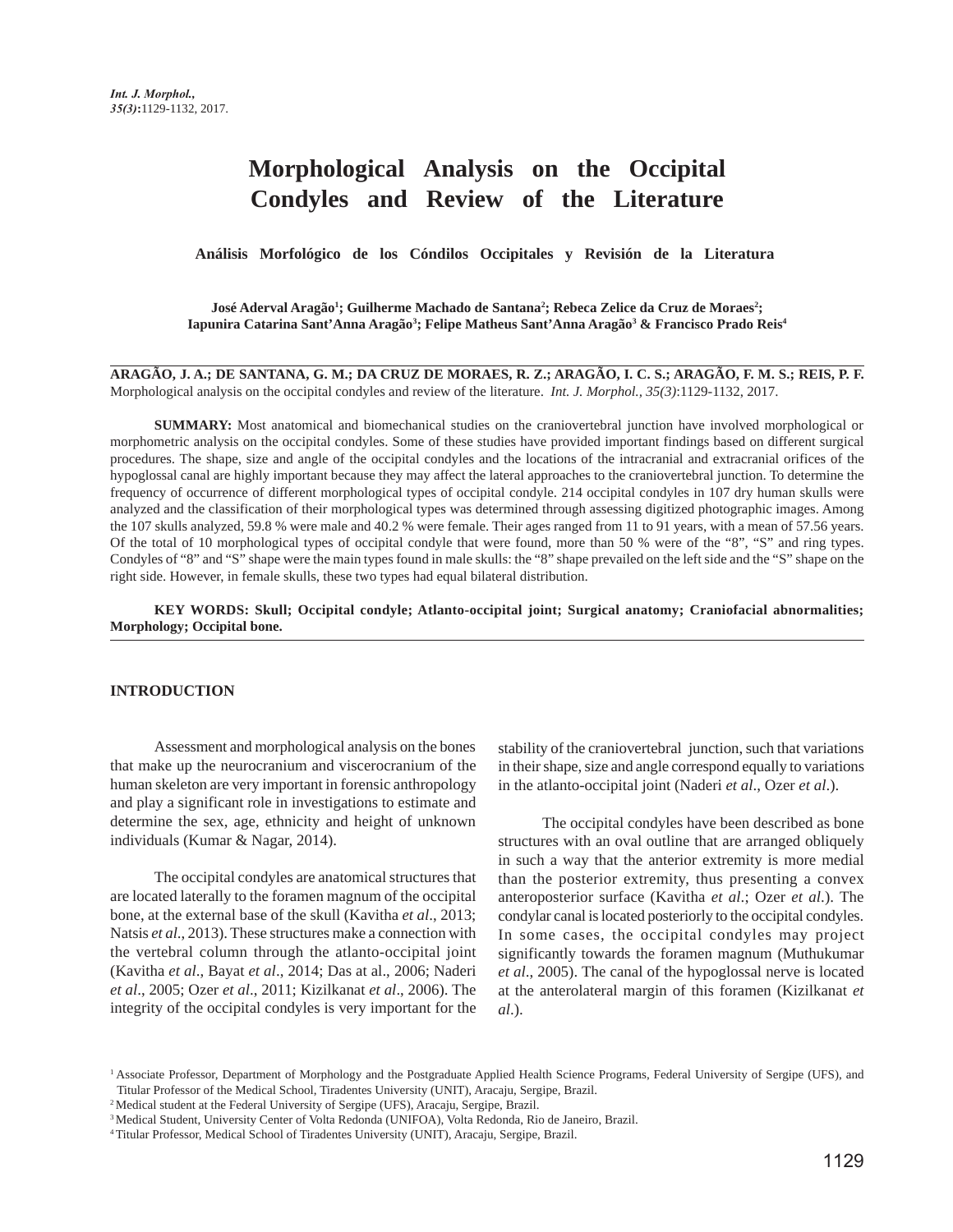There are several anatomical studies in the literature reporting the importance of morphometric variations of the occipital condyles (Kumar & Nagar, 2014, Kavitha *et al*., Natsis *et al*., Bayat *et al*., Das *et al*., Naderi *et al*., Ozer *et al*., Kizilkanat *et al*., Muthukumar *et al*., Avci *et al*., 2011, Bozbug˘a *et al*., 1999, Kalthur *et al*., 2014, El-Gaidi *et al*., 2014, Gapert *et al*., 2009) and radiological studies have also been conducted (Avci *et al*., Le *et al*., 2011, Hong *et al*., 2011, Noble & Smoker, 1996). Knowledge of the topography of different neurovascular structures located around the region of the occipital condyles is highly important with regard to conducting neurosurgical procedures (transcondylar approach) and obtaining good results. Notions of this knowledge should be one of the main issues to be analyzed during the preoperative decision-making process (Kumar & Nagar, Naderi *et al*., Ozer *et al*., Kizilkanat *et al*., Avci *et al*.).

Most of the descriptions found in textbooks do not deal with anatomical variations of the occipital condyles (Gardner *et al*., 1988; Hollinshead, 1991; Drake *et al*., 2010; Moore *et al*., 2011). This indicates that there is still a need for studies on the morphometric variations of the occipital condyles. The present study had the aim of determining the frequency of occurrence of different morphological types of occipital condyles.

We analyzed 214 occipital condyles in dry human skulls belonging to the Forensic Anatomy and Anthropology Study and Research Center of Tiradentes University (UNIT), Aracaju, Sergipe, Brazil. Skulls that appeared to be complete in the region of the occipital condyles and which were identified regarding sex and age were analyzed. The classification of the morphological types of occipital condyles was determined through examining digitized photographic images that had been obtained using a digital camera (Sony DSLR-A100K) and had been save in JPEG format (Joint Photographic Experts Group). The present study was approved by the Research Ethics Committee of the Federal University of Sergipe, under protocol number 0357.0.107.000-11.

## **RESULTS**

Among the 107 skulls that were analyzed in the present study, 64 (59.8 %) were male and 43 (40.2 %) were female. Their ages ranged from 11 to 91 years, with a mean of 57.56 years. The morphological types that were found are represented in Fig. 1 and their frequency of distribution according to sex is presented in Table I. It can be seen that the type in an "8" shape was most prevalent, followed by the "S" and ring types, and that condyles of irregular shape were least prevalent. Symmetrical and asymmetrical forms were found respectively in 26.2 % and 73.8 % of the skulls.

### **MATERIAL AND METHOD**



Fig. 1. Morphology of occipital condyles. 1) "8" shape, 2) "S" shape, 3) ring, 4) triangular, 5) quadrilateral, 6) biconvex, 7) reniform, 8) oval, 9) condyle in two parts, 10) irregular.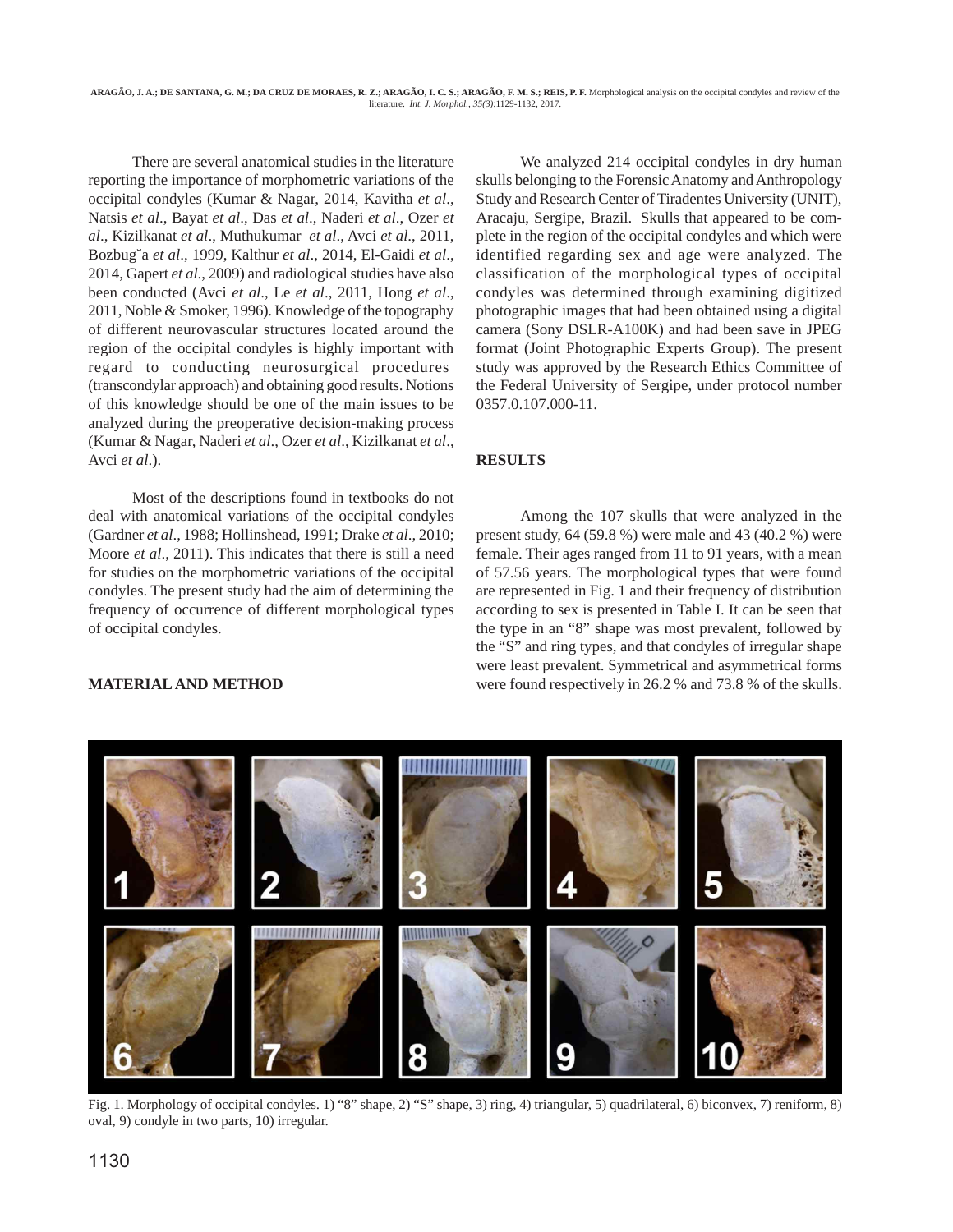| Morphological type   | Male           |               |          |               |                | Female        | Total         |      |             |      |
|----------------------|----------------|---------------|----------|---------------|----------------|---------------|---------------|------|-------------|------|
|                      | Right          |               | Left     |               | Right          |               | Left          |      |             |      |
|                      | $\mathbf n$    | $\frac{0}{0}$ | n        | $\frac{0}{0}$ | n              | $\frac{0}{0}$ | $\mathbf n$   | $\%$ | $\mathbf n$ | $\%$ |
| ``8"                 | 7              | 3.3           | 18       | 8.4           | 8              | 3.7           | 8             | 3.7  | 41          | 19.2 |
| ``S"                 | 16             | 7.5           | 9        | 4.2           | $\overline{ }$ | 3.3           | $\mathcal{I}$ | 3.3  | 39          | 18.2 |
| Ring                 | 10             | 4.7           | 12       | 5.6           | 5              | 2.3           | 4             | 1.9  | 31          | 14.5 |
| Triangular           | 3              | 1.4           | 5        | 2.3           | 7              | 3.3           | 5             | 2.3  | 20          | 9.3  |
| Ouadrilateral        | 4              | 1.9           | 6        | 2.8           |                | 0.5           | 7             | 3.3  | 18          | 8.4  |
| Biconvex             | $\mathcal{I}$  | 3.3           | 4        | 1.9           | 4              | 1.9           | 2             | 0.9  | 17          | 7.9  |
| Reniform             | 6              | 2.8           | 2        | 0.9           | 5              | 2.3           | 4             | 1.9  | 17          | 7.9  |
| Oval                 | 4              | 1.9           | 5        | 2.3           | 3              | 1.4           |               | 0.5  | 13          | 6.1  |
| Condyle in two parts | 5              | 2.3           | 3        | 1.4           |                | 0.5           |               | 0.5  | 10          | 4.7  |
| Irregular            | $\overline{c}$ | 0.9           | $\Omega$ | 0.0           | $\overline{c}$ | 0.9           | 4             | 1.9  | 8           | 3.7  |
| Total                | 64             | 29.9          | 64       | 29.9          | 43             | 20.1          | 43            | 20.1 | 214         | 100  |

Table I. Distribution of different morphological types of occipital condyle, according to sex.

Table II. Most frequent morphological types of occipital condyle in different studies.

| <b>Study</b>       | Morphological<br>type | Population       | $\frac{0}{0}$ |
|--------------------|-----------------------|------------------|---------------|
| Ozer <i>et al.</i> | Oval                  | Turkish          | 59.67         |
| Fetou h<br>&       | Reniform              | Egyptian         | 22            |
| Naderi et al.      | Oval                  | Turkish          | 50            |
| Sinha et al.       | S                     | Indian           | 25            |
| Bayat et al.       | Reniform              | <b>Iranian</b>   | 34.4          |
| Kalthur et al.     | "8"                   | Indian           | 22.5          |
| Natsis et al.      | "S"                   | Greek            | 30.7          |
| Present study      | ``8"                  | <b>Brazilian</b> | 19.2          |

#### **DISCUSSION**

Several classifications have been created to define different morphological types of occipital condyle, but without determining the prevalence of each of these types (Bozbug˘a *et al*.; Olivier, 1975; Guidotti, 1984). Guidotti analyzed 741 skulls belonging to the Institute of Anatomy of the University of Siena and propose a classification of occipital condyles based on (1) division of their surface into planes; (2) partition without interruption of the joint surface; (3) partition with an evident angle but without separation of the two surfaces; and (4) duplication of condyles. Bozbuga *et al*. classified occipital condyles as follows: (1) two forms of semicircle; (2) oval; (3) lozenge; (4) bean; (5) prismatic; (6) flattened; (7) convex; (8) flattened convex; (9) plane; (10) short and wide; (11) planar and long; and (12) small and convex.

Table II shows the variance and discordance regarding the morphological types of occipital condyles, along with their prevalence. From an analysis on skulls from the Turkish population, Ozer *et al*. and Naderi *et al*. concluded that occipital condyles of oval shape were the commonest. According to Sinha *et al*. (2014) and Natsis *et al*. the "S" shape was the main type. However, Bayat *et al*. and Fetouh & Awadalla (2009) reported that occipital condyles of reniform shape were most prevalent. In the present study, the main morphological type of occipital condyle was found to be the "8" shape. A similar finding was reported by Kalthur *et al*. from a study on individuals in the Indian population. A comparison of incidence rates among morphological types of occipital condyle reported by some authors is shown in Table III.

Table III. Morphological comparison of occipital condyles in various studies.

| <b>Authors</b>       | Shape of occipital condyles |        |              |                          |                          |                          |                          |               |      |                          |                          |     |                          |                          |                          |     |
|----------------------|-----------------------------|--------|--------------|--------------------------|--------------------------|--------------------------|--------------------------|---------------|------|--------------------------|--------------------------|-----|--------------------------|--------------------------|--------------------------|-----|
|                      | n                           |        | $\mathbf{2}$ | 3                        | 4                        | 5                        | 6                        |               | 8    | 9                        | 10                       | 11  | 12                       | 13                       | 14                       | 15  |
|                      |                             |        |              |                          |                          |                          |                          | $\frac{6}{6}$ |      |                          |                          |     |                          |                          |                          |     |
| Naderi et al.        | 404                         | 50     | 3.5          | 23.2                     | 4.2                      | 9                        | $\overline{4}$           | 0.8           | 5.5  |                          |                          |     |                          |                          |                          |     |
| Kalthur et al.       | 142                         | 22.5   | 12           | 14.8                     | 22.5                     | 10.6                     | 1.4                      | 4.9           | 11.3 | -                        |                          |     |                          |                          |                          |     |
| Ozer et al.          | 704                         | 59.7   | 23           | $\overline{4}$           | 4.5                      | 4.2                      | 2.3                      | 0.3           | 1.7  | ۰                        |                          |     |                          |                          |                          |     |
| Fetouh &Awadalla     | 200                         | 16     | 22           | 19                       | 12                       | 6                        | 7                        | 13            | ٠    | 5                        | ٠                        |     |                          |                          |                          |     |
| Bayat et al.         | 90                          | 10     | 34.4         | 25.6                     | 6.7                      | 13.3                     | 7.8                      | ٠             | 2.2  | -                        |                          |     |                          |                          |                          |     |
| Sinha et al.         | 72                          | $\sim$ | 12.5         | 25                       | 13.9                     | 19.4                     | $\overline{\phantom{a}}$ | -             | ۰    | 5.6                      | 16                       | 6.9 | -                        |                          |                          |     |
| Kavitha et al.       | 290                         | 30.7   | ۰            | $\overline{\phantom{a}}$ | $\overline{\phantom{a}}$ | $\overline{\phantom{a}}$ |                          | -             |      |                          | $\overline{\phantom{a}}$ | ٠   | 30                       | $\overline{\phantom{a}}$ | 31                       | 7.9 |
| Natsis et al.        | 286                         | 7.6    | 6.2          | 30.7                     | 12.6                     | 16.2                     | 4.4                      | 16.6          | 5.8  | $\overline{\phantom{a}}$ |                          |     |                          |                          |                          |     |
| <b>Present study</b> | 214                         | 6.1    | 7.9          | 18.2                     | 19.2                     | 9.3                      | 14.5                     | 4.7           | ٠    | 8.4                      | 3.7                      | ۰   | $\overline{\phantom{a}}$ | 7.9                      | $\overline{\phantom{a}}$ |     |

1. oval; 2. reniform; 3. "S"; 4. "8"; 5. triangular; 6. ring; 7. condyle in two parts; 8. deformed; 9. quadrilateral; 10. irregular; 11. oval/ring; 12. oblong; 13. biconvex; 14. crescent; 15. lozenge.